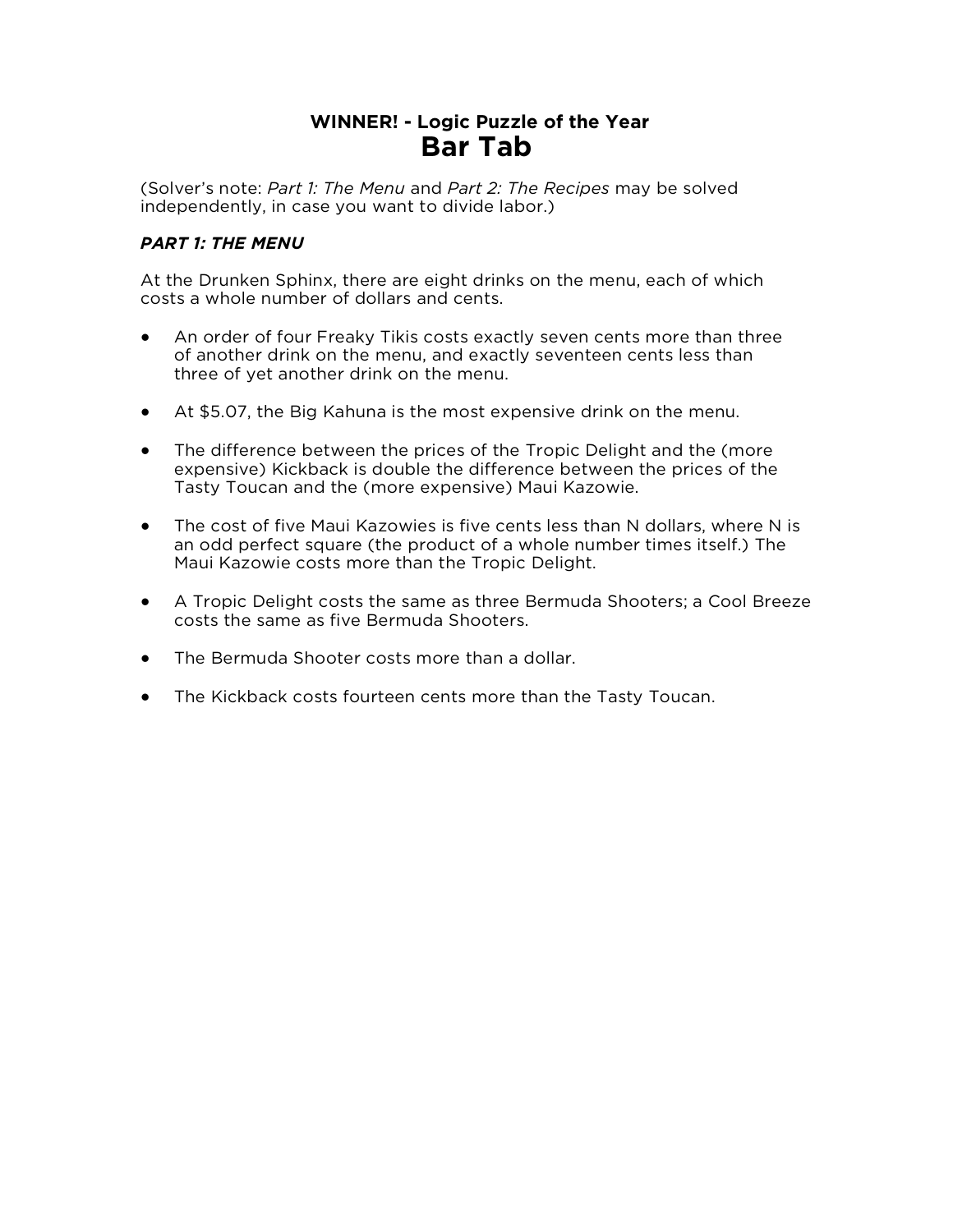## *PART 2: THE RECIPES*

Each drink contains exactly four ounces of juice, in some combination of orange, cranberry, lime, and pineapple. No recipe uses the same juice combination, and each recipe uses a whole number of ounces of each juice.

- Exactly four drinks contain cranberry juice, and each contains a different amount. The same is true for pineapple juice.
- No type of juice is contained in both the Bermuda Shooter and the Kickback. No type of juice is contained in both the Big Kahuna and the Freaky Tiki.
- The Kickback contains more orange juice than the Big Kahuna, which contains more orange juice than the Cool Breeze.
- The Tasty Toucan and the Cool Breeze each only contain one type of juice. No drink contains exactly three types of juice.
- The Tropic Delight contains more lime juice than the Kickback—twice as much, in fact—and the Kickback contains twice as much lime juice as the Freaky Tiki.
- The Big Kahuna contains more pineapple juice than the Cool Breeze.
- The Maui Kazowie contains equal amounts of orange, pineapple, and cranberry juice.